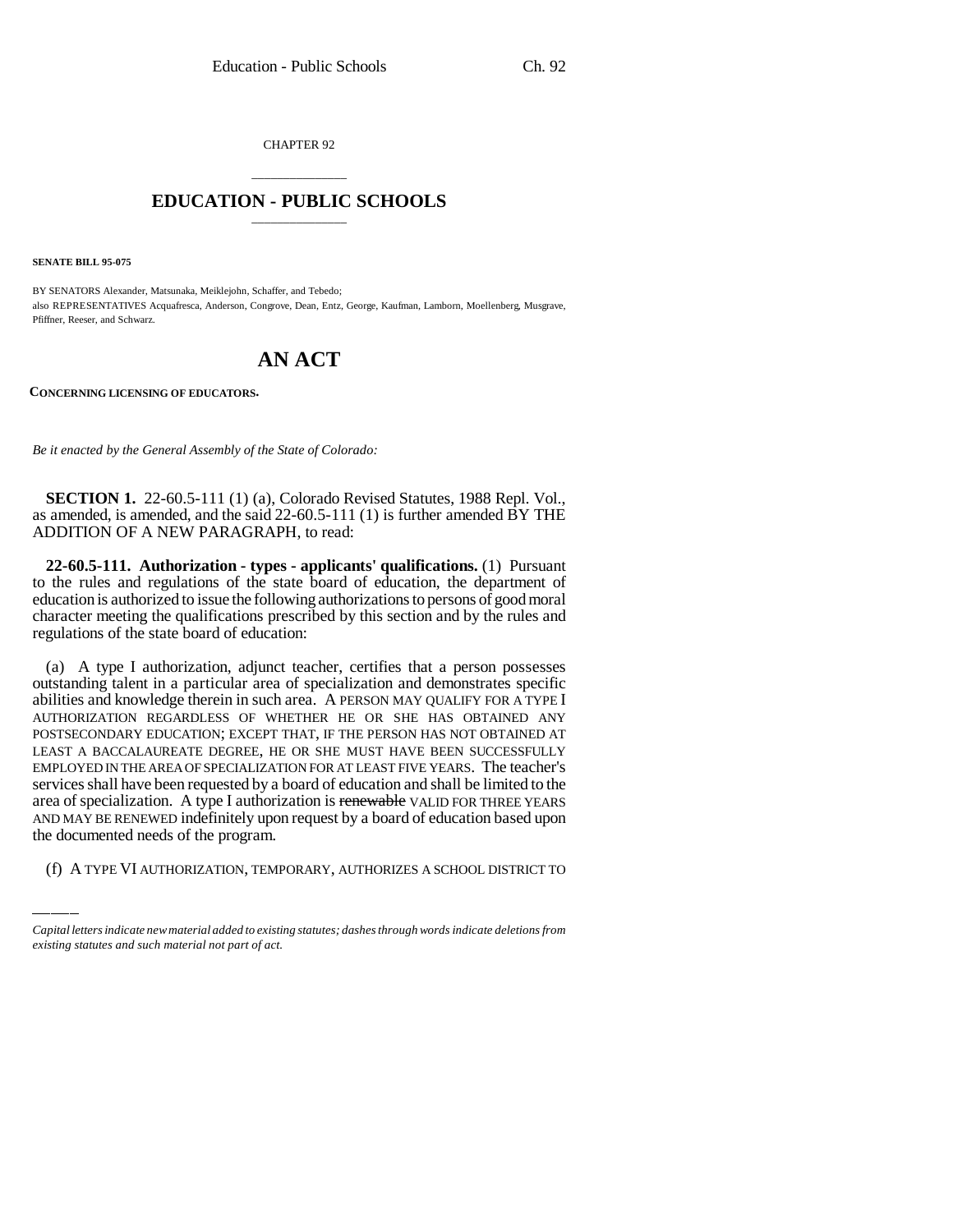EMPLOY A PERSON WHO IS CERTIFIED OR LICENSED AS A TEACHER, SPECIAL SERVICES PROVIDER, PRINCIPAL, OR ADMINISTRATOR IN ANOTHER STATE AND HAS NOT SUCCESSFULLY COMPLETED THE ASSESSMENT OF PROFESSIONAL COMPETENCIES TO OBTAIN A PROVISIONAL LICENSE UNDER SECTION  $22-60.5-201(1)(b)$ ,  $22-60.5-210(1)$ (a), 22-60.5-301 (1) (a), OR 22-60.5-306 (1) (a). A TYPE VI TEMPORARY AUTHORIZATION IS VALID FOR TWO YEARS AND MAY NOT BE RENEWED. THE EMPLOYING SCHOOL DISTRICT MAY INCLUDE THE PERIOD DURING WHICH A PERSON WORKS UNDER A TYPE VI TEMPORARY AUTHORIZATION TOWARD THE THREE FULL YEARS OF CONTINUOUS EMPLOYMENT NECESSARY TO CEASE BEING A PROBATIONARY TEACHER PURSUANT TO SECTION 22-63-103 (7).

**SECTION 2.** 22-60.5-114, Colorado Revised Statutes, 1988 Repl. Vol., as amended, is amended to read:

**22-60.5-114. State board of education - waivers.** (1) Notwithstanding any law to the contrary and upon application of any institution of higher education, school district, or board of cooperative services, the state board of education is authorized to waive any requirement imposed by this article in regard to alternative teacher programs, approved induction programs, professional development plans, or approved programs of preparation. Such waiver shall be granted only upon a two-thirds majority vote of the members of the state board of education and upon a sufficient showing that such waiver is necessary to allow innovative programs or plans intended to improve the quality of such educators. The state board of education shall promulgate rules and regulations regarding such procedures and criteria necessary for the implementation of this section.

(2) NOTWITHSTANDING THE PROVISIONS OF SUBSECTION (1) OF THIS SECTION, THE STATE BOARD OF EDUCATION MAY GRANT A WAIVER OF THE INDUCTION PROGRAM REQUIREMENT UPON A TWO-THIRDS MAJORITY VOTE OF THE BOARD MEMBERS AND UPON A SUFFICIENT SHOWING THAT IMPLEMENTATION OF AN INDUCTION PROGRAM WOULD CAUSE EXTREME HARDSHIP TO THE SCHOOL DISTRICT. AN APPLICATION FOR WAIVER OF THE INDUCTION PROGRAM REQUIREMENT SHALL INCLUDE A PLAN FOR THE SUPPORT, ASSISTANCE, AND TRAINING OF PROVISIONALLY LICENSED EDUCATORS.

**SECTION 3.** Part 3 of article 60.5 of title 22, Colorado Revised Statutes, 1988 Repl. Vol., as amended, is amended BY THE ADDITION OF A NEW SECTION to read:

**22-60.5-309.5. Licensed administrators - occasional teaching.** ANY ADMINISTRATOR WHO HOLDS A VALID PROVISIONAL OR PROFESSIONAL ADMINISTRATOR'S LICENSE PURSUANT TO THIS PART 3, WHO HAS COMPLETED THREE OR MORE YEARS OF SUCCESSFUL TEACHING EXPERIENCE IN A PUBLIC OR NONPUBLIC ELEMENTARY OR SECONDARY SCHOOL, AND WHO, ON OCCASION, FUNCTIONS AS A TEACHER SHALL NOT BE REQUIRED TO HOLD A VALID PROVISIONAL OR PROFESSIONAL TEACHER LICENSE PURSUANT TO PART 2 OF THIS ARTICLE. THE STATE BOARD OF EDUCATION SHALL ESTABLISH BY RULE AND REGULATION WHAT CONSTITUTES OCCASIONAL TEACHING FOR PURPOSES OF THIS SECTION.

**SECTION 4. Effective date.** This act shall take effect July 1, 1995.